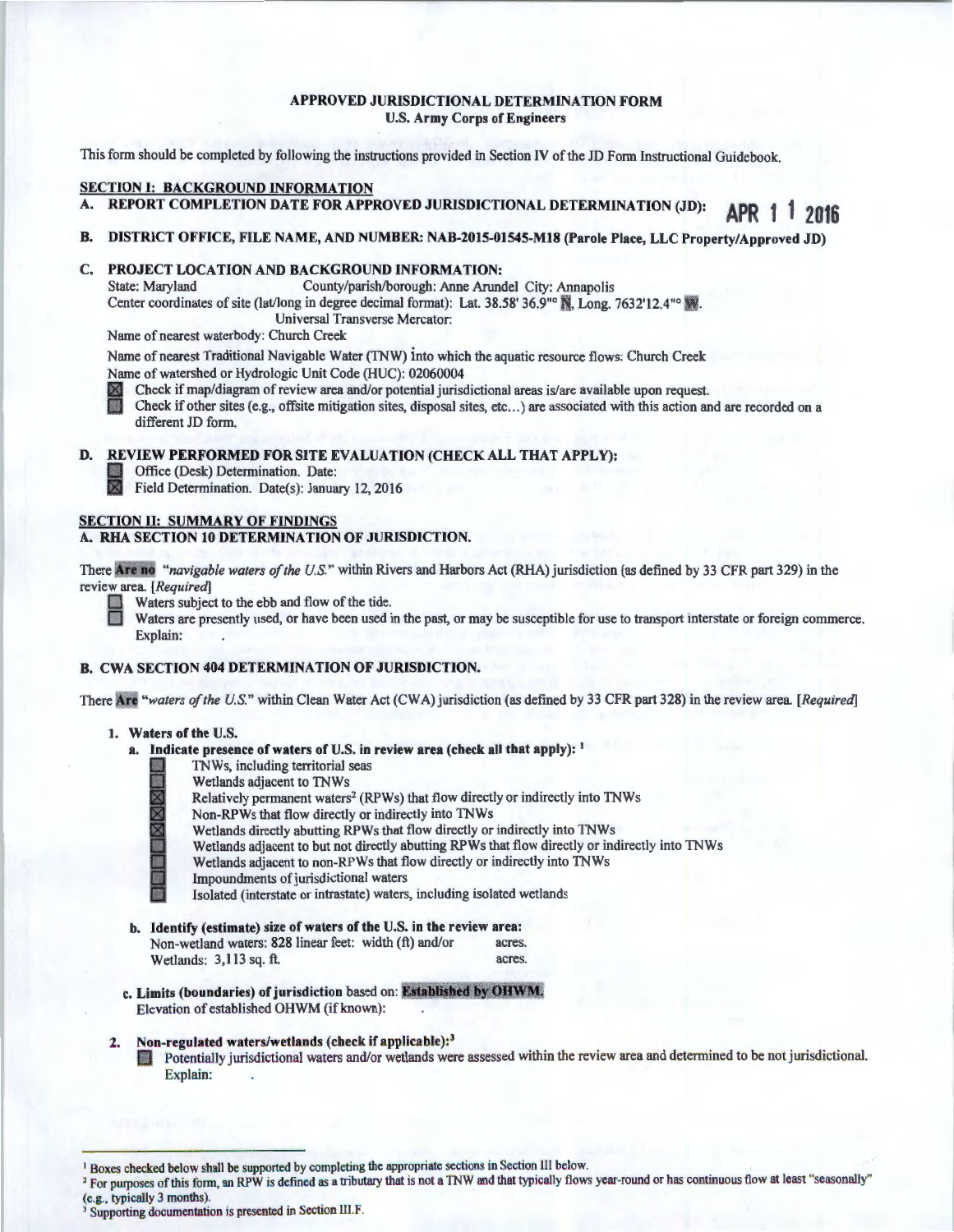## SECTION III: CWA ANALYSIS

#### A. TNWs AND WETLANDS ADJACENT TO TNWs

The agencies will assert jurisdiction over TNWs and wetlands adjacent to TNWs. If the aquatic resource is a TNW, complete Section III.A.1 and Section III.D.1. only; if the aquatic resource is a wetland adjacent to a TNW, complete Sections III.A.1 and 2 and Section llI.D.1.; otherwise, see Section Ill.B below.

1. TNW

Identify TNW:

Summarize rationale supporting determination:

2. Wetland adjacent to TNW Summarize rationale supporting conclusion that wetland is "adjacent":

### B. CHARACTERISTICS OF TRIBUTARY (THAT IS NOT A TNW) AND ITS ADJACENT WETLANDS (IF ANY):

This section summarizes information regarding characteristics of the tributary and its adjacent wetlands, ifany, and it helps determine whether or not the standards for jurisdiction established under *Rapanos* have been met.

The agencies will assert jurisdiction over non-navigable tributaries of TNWs where the tributaries are "relatively permanent waters" (RPWs), i.e. tributaries that typically flow year-round or have continuous flow at least seasonally (e.g., typically 3 months). A wetland that directly abuts an RPW is also jurisdictional. If the aquatic resource is not a TNW, but has year-round (perennial) flow, skip to Section Ill.D.2. lfthe aquatic resource is a wetland directly abutting a tributary with perennial flow, skip to Section lll.D.4.

A wetland that is adjacent to but that does not directly abut an RPW requires a significant nexus evaluation. Corps districts and EPA regions will include in the record any available information that documents the existence of a significant nexus between a relatively permanent tributary that is not perennial (and its adjacent wetlands if any) and a traditional navigable water, even though a significant nexus finding is not required as a matter of law.

If the waterbody<sup>4</sup> is not an RPW, or a wetland directly abutting an RPW, a JD will require additional data to determine if the waterbody has a significant nexus with a TNW. If the tributary has adjacent wetlands, the significant nexus evaluation must consider the tributary in combination with all of its adjacent wetlands. This significant nexus evaluation that combines, for analytical purposes, the tributary and all of its adjacent wetlands is used whether the review area identified in the JD request is the tributary, or its adjacent wetlands, or both. If the JD covers a tributary with adjacent wetlands, complete Section lll.B.1 for the tributary, Section Ill.B.2 for any onsite wetlands, and Section Ill.B.3 for all wetlands adjacent to that tributary, both onsite and offsite. The determination whether a significant nexus exists is determined in Section lll.C below.

1. Characteristics of non-TNWs that flow directly or indirectly into TNW

- (i) General Area Conditions: Watershed size: 10acres Drainage area: 10 neres Average annual rainfall: 40 inches Average annual snowfall: inches
- (ii) Physical Characteristics:

(a) Relationship with TNW:  $\Box$  Tributary flows directly into TNW.  $\boxtimes$  Tributary flows through  $\blacktriangleright$  tributaries before entering TNW.

Project waters are 1 (or less) river miles from TNW. Project waters are 1 (or less) river miles from RPW. Project waters are 1 (or less) aerial (straight) miles from TNW. Project waters are 1 (or less) aerial (straight) miles from RPW. Project waters cross or serve as state boundaries. Explain:

Identify flow route to TNW<sup>5</sup>: Ephemeral Channel drains to headwaters of Church Creek which flows to navigable (tidal) portion of Church Creek.

<sup>5</sup> Flow route can be described by identifying, e.g., tributary a, which flows through the review area, to flow into tributary b, which then flows into TNW.

<sup>&</sup>lt;sup>4</sup> Note that the Instructional Guidebook contains additional information regarding swales, ditches, washes, and erosional features generally and in the arid West.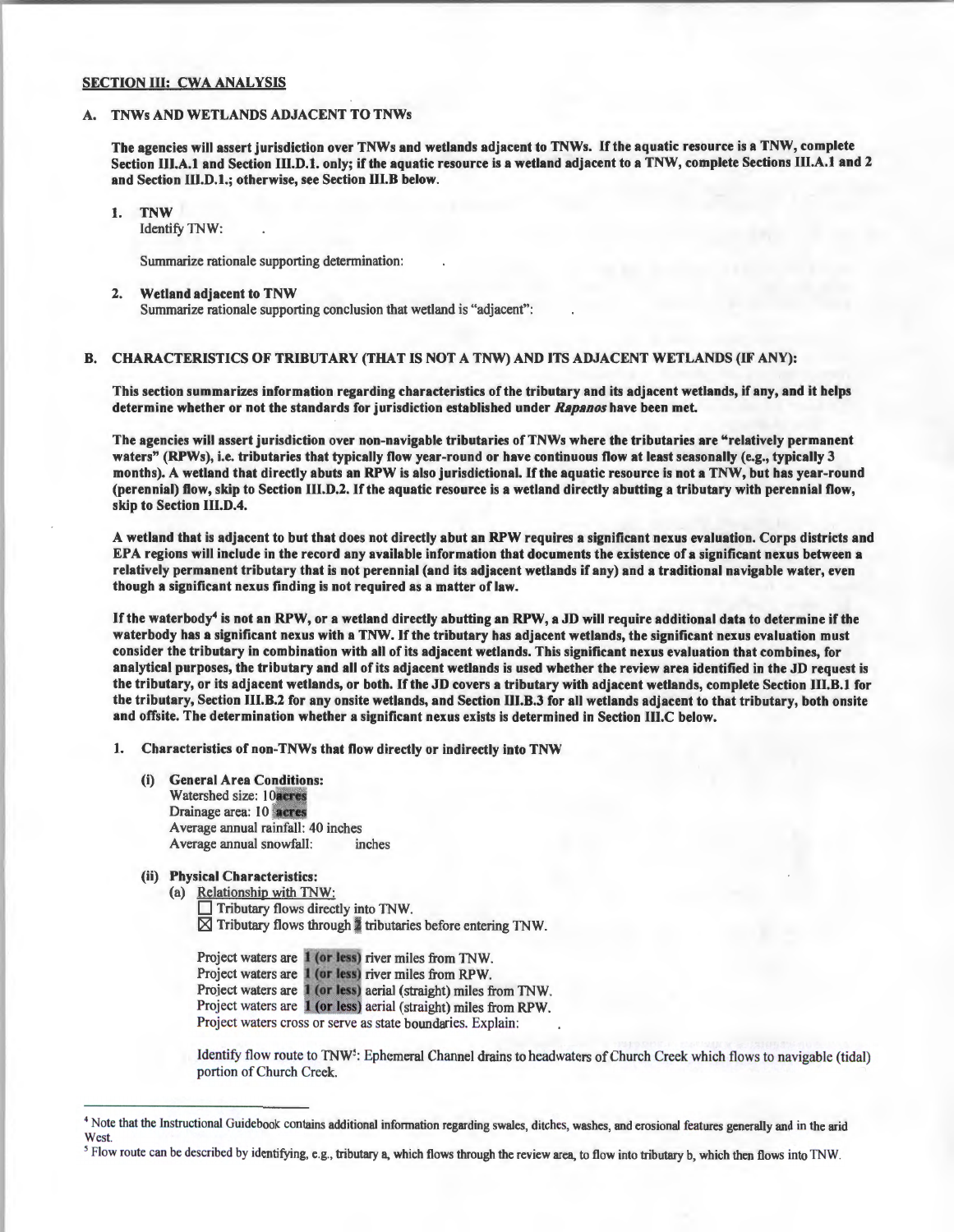Tributary stream order, if known:

|  | (b) General Tributary Characteristics (check all that apply):                                                                                                                                                                                                                                                                                                                                                                                                                                                                                                                                                                                                                             |
|--|-------------------------------------------------------------------------------------------------------------------------------------------------------------------------------------------------------------------------------------------------------------------------------------------------------------------------------------------------------------------------------------------------------------------------------------------------------------------------------------------------------------------------------------------------------------------------------------------------------------------------------------------------------------------------------------------|
|  | <b>Tributary is:</b><br>Natural<br>⊠ Artificial (man-made). Explain: Created by installation of stormdrain outfall.<br>Manipulated (man-altered). Explain:                                                                                                                                                                                                                                                                                                                                                                                                                                                                                                                                |
|  | <b>Tributary</b> properties with respect to top of bank (estimate):<br>Average width: 5 feet<br>Average depth: .25 feet<br>Average side slopes: 4:1 (or greater).                                                                                                                                                                                                                                                                                                                                                                                                                                                                                                                         |
|  | Primary tributary substrate composition (check all that apply):<br>$\boxtimes$ Silts<br>$\boxtimes$ Sands<br>Concrete<br>Cobbles<br>Gravel<br><b>Muck</b><br><b>Bedrock</b><br>Vegetation. Type/% cover:<br>Other. Explain:                                                                                                                                                                                                                                                                                                                                                                                                                                                               |
|  | Tributary condition/stability [e.g., highly eroding, sloughing banks]. Explain: braided shallow channel.<br>Presence of run/riffle/pool complexes. Explain: Channel dry except following storm events.<br>Tributary geometry: Referred and the<br>Tributary gradient (approximate average slope): <5 %                                                                                                                                                                                                                                                                                                                                                                                    |
|  | $(c)$ Flow:<br>Tributary provides for: Ephemeral flow<br>Estimate average number of flow events in review area/year: 6-10<br>Describe flow regime: Intermittent.<br>Other information on duration and volume: <48 hours.                                                                                                                                                                                                                                                                                                                                                                                                                                                                  |
|  | Surface flow is: Overland sheetflow. Characteristics:<br>Subsurface flow: Unknown. Explain findings:<br>$\Box$ Dye (or other) test performed:                                                                                                                                                                                                                                                                                                                                                                                                                                                                                                                                             |
|  | Tributary has (check all that apply):<br>Bed and banks<br>$\boxtimes$ OHWM <sup>6</sup> (check all indicators that apply):<br>the presence of litter and debris<br>clear, natural line impressed on the bank<br>ш<br>⊠<br>destruction of terrestrial vegetation<br>changes in the character of soil<br>the presence of wrack line<br>$\Box$ shelving<br>sediment sorting<br>□<br>vegetation matted down, bent, or absent<br>図図<br>$\boxtimes$ leaf litter disturbed or washed away<br>scour<br>sediment deposition<br>multiple observed or predicted flow events<br>区<br>abrupt change in plant community<br>water staining<br>other (list):<br>Discontinuous OHWM. <sup>7</sup> Explain: |
|  | If factors other than the OHWM were used to determine lateral extent of CWA jurisdiction (check all that apply):<br>Mean High Water Mark indicated by:<br>High Tide Line indicated by:<br>558<br>survey to available datum;<br>oil or scum line along shore objects<br>fine shell or debris deposits (foreshore)<br>physical markings;<br>vegetation lines/changes in vegetation types.<br>physical markings/characteristics<br>tidal gauges<br>other (list):                                                                                                                                                                                                                             |

# (iii) Chemical Characteristics:

Characterize tributary (e.g., water color is clear, discolored, oily film; water quality; general watershed characteristics, etc.). Explain: Channel predominantly dry.

Identify specific pollutants, if known: .

 $6A$  natural or man-made discontinuity in the OHWM does not necessarily sever jurisdiction (e.g., where the stream temporarily flows underground, or where the OHWM has been removed by development or agricultural practices). Where there is a break in the OHWM that is unrelated to the waterbody's flow regime (e.g., flow over a rock outcrop or through a culvert), the agencies will look for indicators of flow above and below the break. 71bid.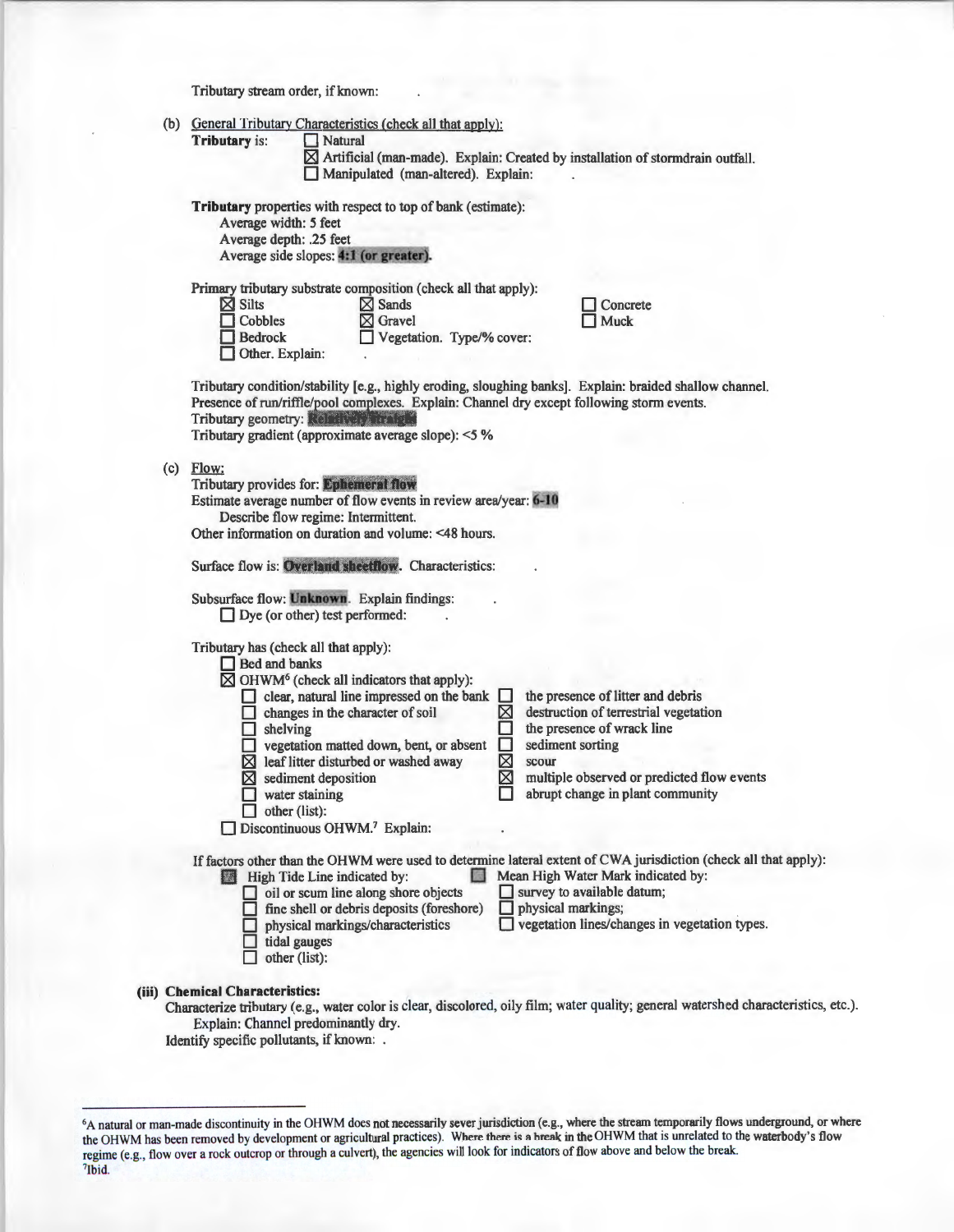#### (iv) Biological Characteristics. Channel supports (check all that apply):

- $\boxtimes$  Riparian corridor. Characteristics (type, average width): 200<sup>'+</sup>.<br>
Wetland fringe. Characteristics:
- Wetland fringe. Characteristics:<br>
Habitat for:

- Federally Listed species. Explain findings:
- Habitat for:<br>  $\Box$  Federall:<br>  $\Box$  Fish/spa<br>  $\Box$  Other en Fish/spawn areas. Explain findings:
- Other environmentally-sensitive species. Explain findings:
- $\Box$  Aquatic/wildlife diversity. Explain findings:

## 2. Characteristics of wetlands adjacent to non-TNW that flow directly or indirectly into TNW

#### (i) Physical Characteristics:

- (a) General Wetland Characteristics: Properties: Wetland size: acres Wetland type. Explain: Wetland quality. Explain: Project wetlands cross or serve as state boundaries. Explain:
- (b) General Flow Relationship with Non-TNW: Flow is: Explain:

Surface flow is: Pick List Characteristics:

Subsurface flow: Pick . Explain findings:  $\Box$  Dye (or other) test performed:

- (c) Wetland Adjacency Determination with Non-TNW:
	- $\Box$  Directly abutting
	- $\Box$  Not directly abutting
		- Discrete wetland hydrologic connection. Explain:
		- D Ecological connection. Explain:
	- D Separated by berm/barrier. Explain:

### (d) Proximity (Relationship) to TNW

Project wetlands are Pick List river miles from TNW. Project waters are Pick List aerial (straight) miles from TNW. Flow is from: Pick List. Estimate approximate location of wetland as within the Pick List floodplain.

#### (ii) Chemical Characteristics:

Characterize wetland system (e.g., water color is clear, brown, oil film on surface; water quality; general watershed characteristics; etc.). Explain:

Identify specific pollutants, if known:

## (iii) Biological Characteristics. Wetland supports (check all that apply):

- Riparian buffer. Characteristics (type, average width):
- $\Box$  Vegetation type/percent cover. Explain:<br> $\Box$  Habitat for:
- Habitat for:
	- D Federally Listed species. Explain findings:
	- D Fish/spawn areas. Explain findings: .
	- $\Box$  Other environmentally-sensitive species. Explain findings:
	- D Aquatic/wildlife diversity. Explain findings:

# 3. Characteristics of all wetlands adjacent to the tributary (if any)

All wetland(s) being considered in the cumulative analysis:  $\blacksquare$ Approximately ( ) acres in total are being considered in the cumulative analysis.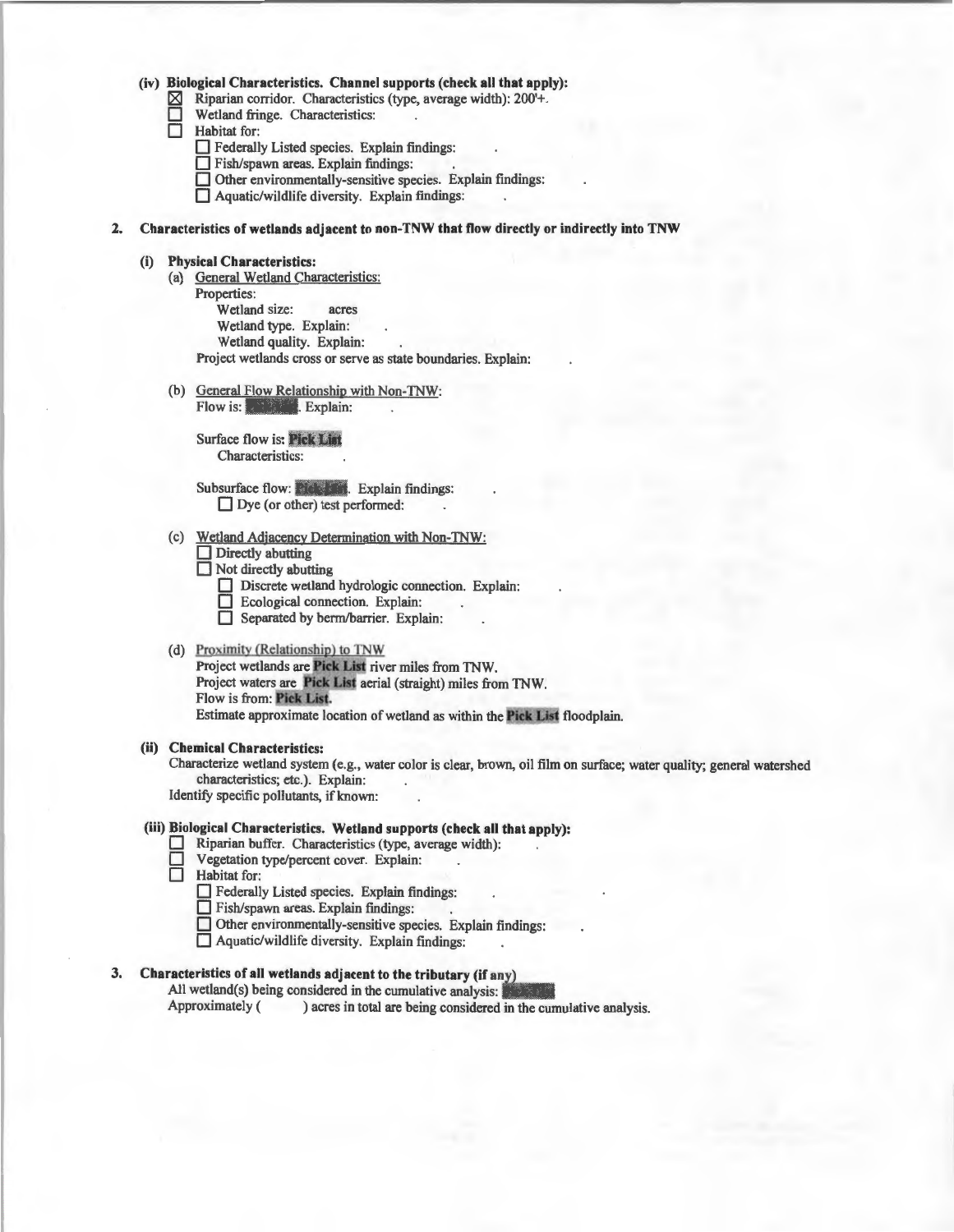For each wetland, specify the following:

Directly abuts? (Y/N) Size (in acres) Directly abuts? (Y/N) Size (in acres)

Summarize overall biological, chemical and physical functions being performed:

#### C. SIGNIFICANT NEXUS DETERMINATION

A significant nexus analysis will assess the flow characteristics and functions of the tributary itself and the functions performed by any wetlands adjacent to the tributary to determine if they significantly affect the chemical, physical, and biological integrity of a TNW. For each of the following situations, a significant nexus exists if the tributary, in combination with all of its adjacent wetlands, has more than a speculative or insubstantial effect on the chemical, physical and/or biological integrity of a TNW. Considerations when evaluating significant nexus include, but are not limited to the volume, duration, and frequency of the flow of water in the tributary and its proximity to a TNW, and the functions performed by the tributary and all its adjacent wetlands. It is not appropriate to determine significant nexus based solely on any specific threshold of distance (e.g. between a tributary and its adjacent wetland or between a tributary and the TNW). Similarly, the fact an adjacent wetland lies within or outside of a floodplain is not solely determinative of significant nexus.

#### Draw connections between the features documented and the effects on the TNW, as identified in the *Rapanos* Guidance and discussed in the Instructional Guidebook. Factors to consider include, for example:

- Does the tributary, in combination with its adjacent wetlands (if any), have the capacity to carry pollutants or flood waters to TNWs, or to reduce the amount of pollutants or flood waters reaching a TNW?
- Does the tributary, in combination with its adjacent wetlands (if any), provide habitat and lifecycle support functions for fish and other species, such as feeding, nesting, spawning, or rearing young for species that are present in the TNW?
- Does the tributary, in combination with its adjacent wetlands (if any), have the capacity to transfer nutrients and organic carbon that support downstream foodwebs?
- Does the tributary, in combination with its adjacent wetlands (if any), have other relationships to the physical, chemical, or biological integrity of the TNW?

## Note: the above list of considerations is not inclusive and other functions observed or known to occur should be documented below:

1. Significant nexus findings for non-RPW that has no adjacent wetlands and flows directly or indirectly into TNWs. Explain findings of presence or absence of significant nexus below, based on the tributary itself, then go to Section Ill.D:

Regarding the ephemeral channel, there is no evidence that this system is fed by groundwater, but there is evidence of surface erosion, sediment sorting, and removal of leaf litter in the flow path. The channel is located within a forested area and the drainage area is less than five acres. There is OWHM and the ephemeral channel has jurisdictional stream characteristics. There are no associated wetlands and the ephemeral stream does not meet the criteria in the 1987 Corps of Engineers Wetland Delineation Manual and/or appropriate Regional Supplements.

Aquatic Life (organisms): No aquatic species or indicators of aquatic species were observed during the site visit. The channel was dry at the time fo the site visit.

Habitat for Wildlife: A detailed assessment of the quality of the wildlife habitat was not performed. The ephemeral channel and adjacent upland areas provide habitat for a variety of urban wildlife species.

Support Nutrient Cycling: This area of review supports nutrient cycling. The riparian forested corridor manages the nutrients from the adjacent upland area. The deciduous forest also inputs detritus into this ephemeral system. The opportunity to perform this function is limited since there are less than 5 acres of forest that drain to the channel and the channel lacks the plant cover to cycle the nutrients in the detritus.

Sediment Transport: This reach transports some sediment from the upland runoff and from the eroding banks of the ephemeral channel.

Pollutant Trapping and Filtration: This drainage pattern does not have the capacity to trap/filter pollutants given its limited length.

Flood Storage: There is little opportunity for this reach to provide this function because its drainage pattern is small and shallow.

Navigation: This reach is not navigable.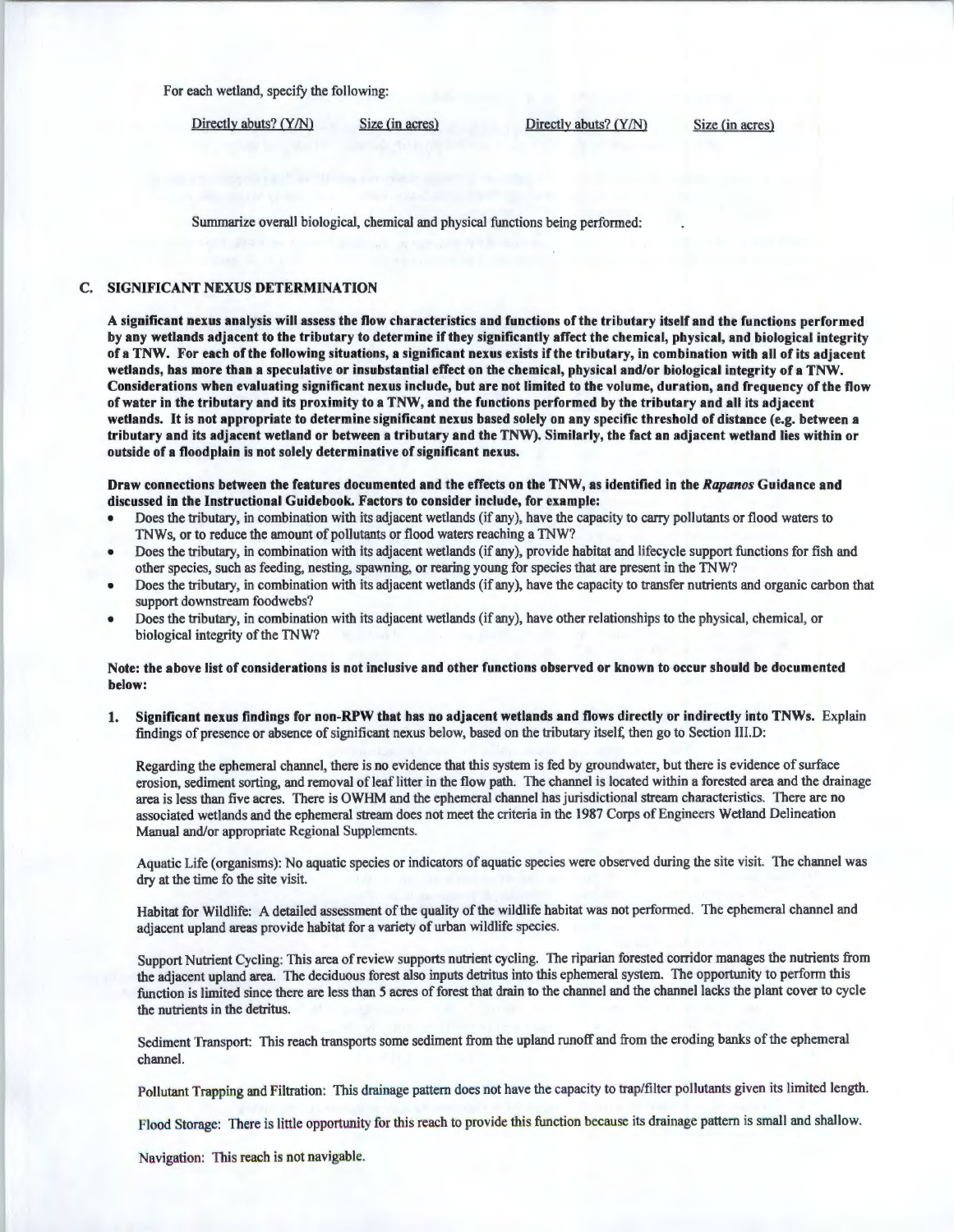Recreation: Because this reach is on private property, it offers limited recreation opportunities.

Based on the field evidence and field experience of the Corps'evaluator, this reach has the opportunity to provide nutrient cycling and to transport sediment, and thus has a signficant nexus with the physical, chemical, or biological integrity of the TNW.

- 2. Significant nexus findings for non-RPW and its adjacent wetlands, where the non-RPW Dows directly or indirectly into TNWs. Explain findings of presence or absence of significant nexus below, based on the tributary in combination with all of its adjacent wetlands, then go to Section III.D:
- 3. Significant nexus findings for wetlands adjacent to an RPW but that do not directly abut the RPW. Explain findings of presence or absence of significant nexus below, based on the tributary in combination with all of its adjacent wetlands, then go to Section III.D:

## D. DETERMINATIONS OF JURISDICTIONAL FINDINGS. THE SUBJECT WATERS/WETLANDS ARE (CHECK ALL THAT APPLY):

- 1. TNWs and Adjacent Wetlands. Check all that apply and provide size estimates in review area:<br>
TNWs: linear feet width (ft), Or, acres.<br>
Wetlands adjacent to TNWs: acres. TNWs: linear feet width  $(ft)$ , Or, acres.<br>Wetlands adjacent to TNWs: acres.
- 2. RPWs that flow directly or indirectly into TNWs.
	- D Tributaries ofTNWs where tributaries typically flow year-round are jurisdictional. Provide data and rationale indicating that tributary is perennial:
	- 区 Tributaries ofTNW where tributaries have continuous flow "seasonally" (e.g., typically three months each year) are jurisdictional. Data supporting this conclusion is provided at Section III.B. Provide rationale indicating that tributary flows seasonally: It was observed during the site visit on January 12, 2016, runoff from the surrounding urban area outfalls through an eroded culvert pipe in the steep channelized headwater. The downstream portion of the channel levels out with ground water providing the hydrology for seasonal stream flow. Runoff from rain fall is a supplemental source of water for the RPW. The "seasonal" tributary does not appear on the Anne Arundel County Soil Survey map, NWI mapping or the USGS mapping.

Provide estimates for jurisdictional waters in the review area (check all that apply):

Tributary waters: 691 linear feet 7 width (ft).

Other non-wetland waters: acres.

Identify type(s) of waters:

## 3. Non-RPWs<sup>8</sup> that flow directly or indirectly into TNWs.

Waterbody that is not a TNW or an RPW, but flows directly or indirectly into a TNW, and it has a significant nexus with a TNW is jurisdictional. Data supporting this conclusion is provided at Section III.C.

Provide estimates for jurisdictional waters within the review area (check all that apply):

Tributary waters:  $137$  linear feet 5 width (ft). Other non-wetland waters: acres.

Identify type(s) of waters:

## 4. Wetlands directly abutting an RPW that flow directly or indirectly into TNWs.

1841 Wetlands directly abut RPW and thus are jurisdictional as adjacent wetlands.

- Wetlands directly abutting an RPW where tributaries typically flow year-round. Provide data and rationale indicating that tributary is perennial in Section lll.D.2, above. Provide rationale indicating that wetland is directly abutting an RPW:
- <sup>1811</sup>Wetlands directly abutting an RPW where tributaries typically flow "seasonally." Provide data indicating that tributary is seasonal in Section III.B and rationale in Section Ill.D.2, above. Provide rationale indicating that wetland is directly abutting an RPW: During the site visit on January 12, 2016, the boundaries of the wetlands were verified as jurisdictional and abutting (i.e. touching) the RPW within the area of review...

Provide acreage estimates for jurisdictional wetlands in the review area: 3,113 sq. ft. acres.

5. Wetlands adjacent to but not directly abutting an RPW that Dow directly or indirectly into TNWs.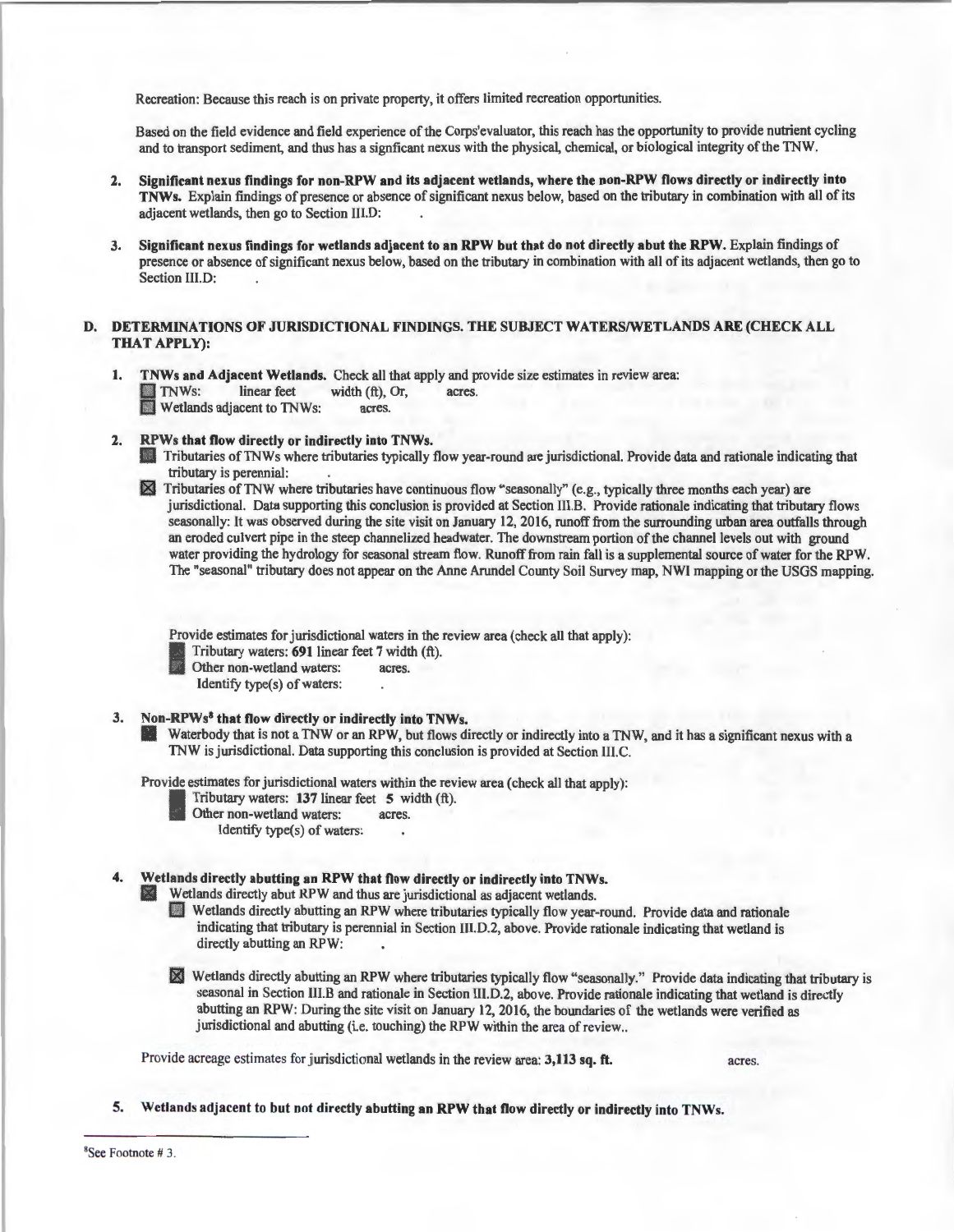**I** Wetlands that do not directly abut an RPW, but when considered in combination with the tributary to which they are adjacent and with similarly situated adjacent wetlands, have a significant nexus with a TNW are jurisidictional. Data supporting this conclusion is provided at Section III.C.

Provide acreage estimates for jurisdictional wetlands in the review area: acres.

# 6. Wetlands adjacent to non-RPWs that flow directly or indirectly into TNWs.

Wetlands adjacent to such waters, and have when considered in combination with the tributary to which they are adjacent and with similarly situated adjacent wetlands, have a significant nexus with a TNW are jurisdictional. Data supporting this conclusion is provided at Section IIl.C.

Provide estimates for jurisdictional wetlands in the review area: acres.

#### Impoundments of jurisdictional waters.<sup>9</sup>

As a general rule, the impoundment of a jurisdictional tributary remains jurisdictional.

- Demonstrate that impoundment was created from "waters of the U.S.," or
- **EXECUTE:** Demonstrate that water meets the criteria for one of the categories presented above (1-6), or **Demonstrate that water is isolated with a nexus to commerce (see E below).** 
	-
- E. ISOLATED (INTERSTATE OR INTRA-STATE) WATERS, INCLUDING ISOLATED WETLANDS, THE USE, DEGRADATION OR DESTRUCTION OF WHICH COULD AFFECT INTERSTATE COMMERCE, INCLUDING ANY SUCH WATERS (CHECK ALL THAT APPLY): <sup>10</sup>
	- which are or could be used by interstate or foreign travelers for recreational or other purposes.<br>from which fish or shellfish are or could be taken and sold in interstate or foreign commerce.
	- **4. From which fish or shellfish are or could be taken and sold in interstate or foreign commerce.**<br> **4. The value of the taken and sold in interstate commerce.**<br> **4. Interstate isolated waters.** Explain:<br> **4. Other factor** 
		- which are or could be used for industrial purposes by industries in interstate commerce.
		- Interstate isolated waters. Explain: .
		- Other factors. Explain:

#### Identify water body and summarize rationale supporting determination:

Provide estimates for jurisdictional waters in the review area (check all that apply):

Fributary waters: linear feet width (ft).<br>
Other non-wetland waters: acres.<br>
Identify targets of waters:

- 
- Identify type(s) of waters:
- **July Wetlands:** acres.

## F. NON-JURISDICTIONAL WATERS, INCLUDING WETLANDS (CHECK ALL THAT APPLY):

- If potential wetlands were assessed within the review area, these areas did not meet the criteria in the 1987 Corps of Engineers Wetland Delineation Manual and/or appropriate Regional Supplements.
- l!J Review area included isolated waters with no substantial nexus to interstate (or foreign) commerce.
	- Prior to the Jan 2001 Supreme Court decision in "*SWANCC*," the review area would have been regulated based solely on the "Migratory Bird Rule" (MBR).

Waters do not meet the "Significant Nexus" standard, where such a finding is required for jurisdiction. Explain:

Other: (explain, if not covered above):

Provide acreage estimates for non-jurisdictional waters in the review area, where the sole potential basis of jurisdiction is the MBR factors (i.e., presence of migratory birds, presence of endangered species, use of water for irrigated agriculture), using best professional judgment (check all that apply):

linear feet width (ft).

Mon-wetland waters (i.e., rivers, streams):<br>
Lakes/ponds: acres.<br>
Other non-wetland waters: acres. Li<br>
Wetlands: acres. acres. List type of aquatic resource: Other non-wetland waters:

Provide acreage estimates for non-jurisdictional waters in the review area that do not meet the "Significant Nexus" standard, where such a finding is required for jurisdiction (check all that apply):

[3] Non-wetland waters (i.e., rivers, streams): linear feet, width (ft).

<sup>&</sup>lt;sup>9</sup> To complete the analysis refer to the key in Section III.D.6 of the Instructional Guidebook.<br><sup>10</sup> Prior to asserting or declining CWA jurisdiction based solely on this category, Corps Districts will elevate the action review consistent with the process described in the Corps/EPA *Memorandum Regarding CWA Act Jurisdiction Following Rapanos.*